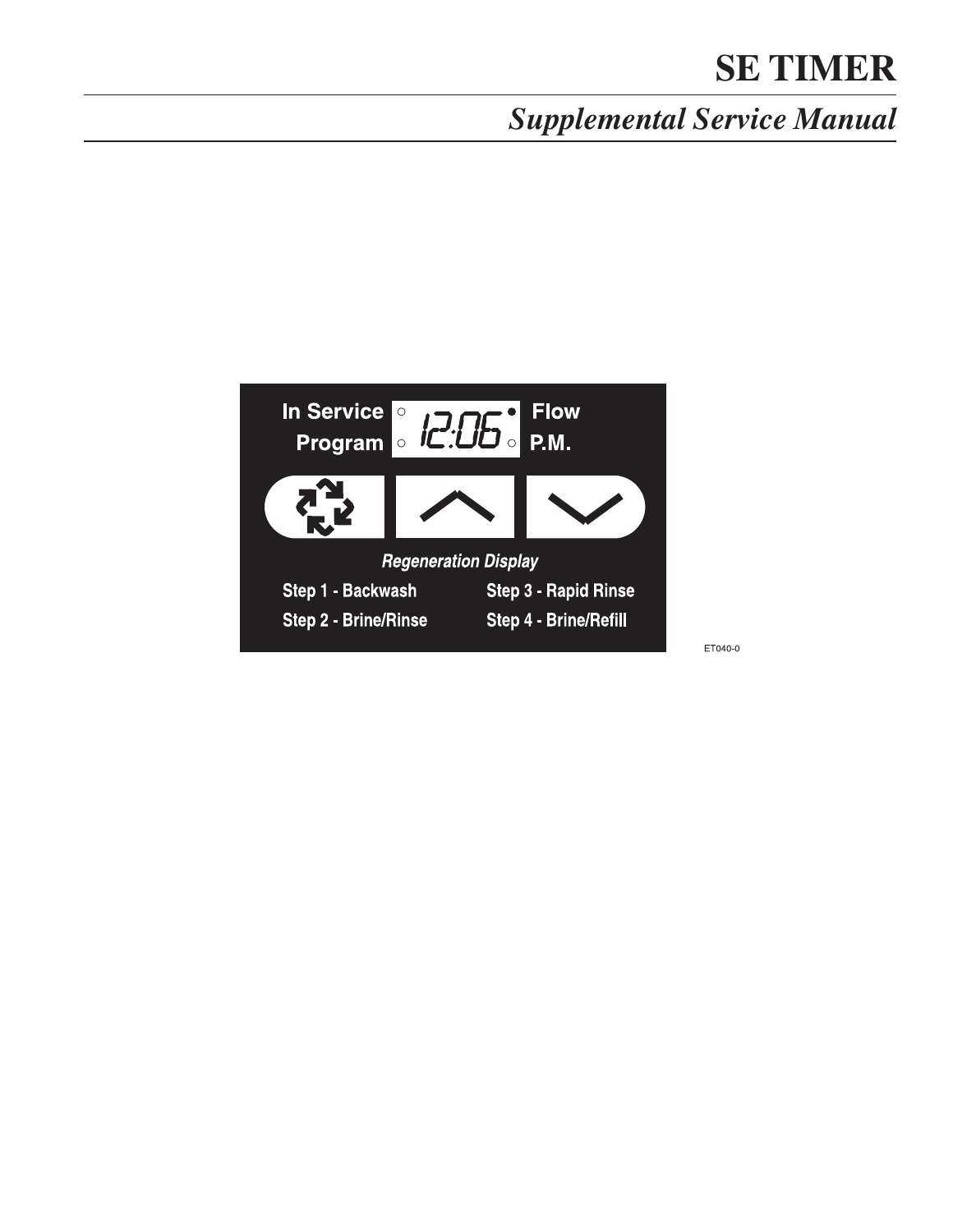## *Table of Contents*

| Immediate Regeneration Valves With Days Between Regeneration Override Set 6 |  |
|-----------------------------------------------------------------------------|--|
|                                                                             |  |
|                                                                             |  |
|                                                                             |  |
|                                                                             |  |
|                                                                             |  |
|                                                                             |  |
|                                                                             |  |
|                                                                             |  |
|                                                                             |  |
|                                                                             |  |
|                                                                             |  |
|                                                                             |  |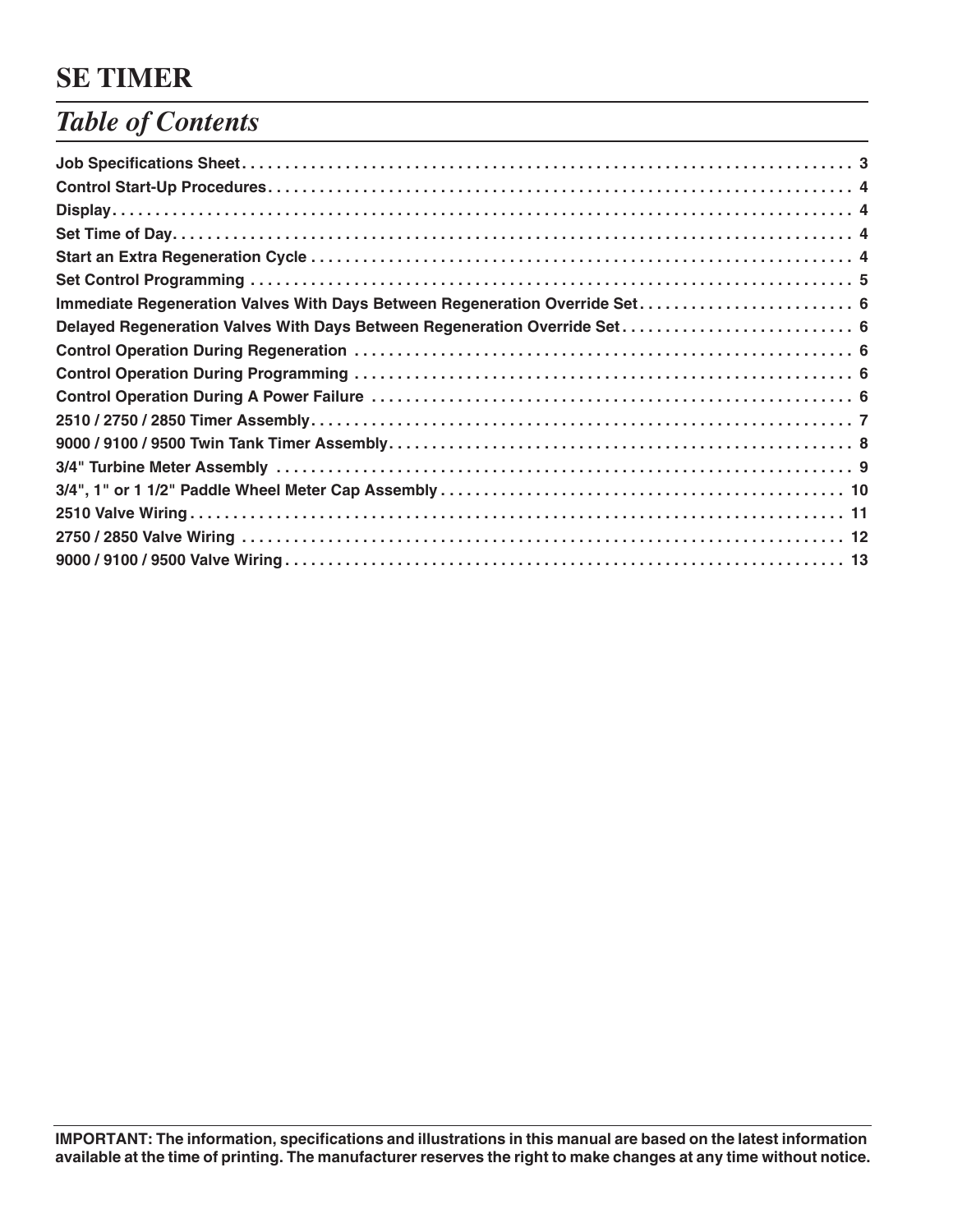# *Job Specifications Sheet*

### Please circle and/or fill in the appropriate data for future reference.

#### Programming Mode:

| <b>Volume Remaining</b>         |      |                    |                    | Gallons        |                     | Liter            | <b>Cubic Meters</b> |
|---------------------------------|------|--------------------|--------------------|----------------|---------------------|------------------|---------------------|
| Regeneration Time:              |      |                    |                    |                | or                  | Immediate        |                     |
| Regeneration Day Override (A)   | Off  | or                 | Every Days         |                |                     |                  |                     |
| <b>Master Programming Mode:</b> |      |                    |                    |                |                     |                  |                     |
| Display Format (U)              |      | 1. US Gallons      | 2. Liter           |                |                     | 3. Cubic Meters  |                     |
| Regeneration Type (T)           |      | 1. Time Clock      | 2. Meter Immediate |                |                     | 3. Meter Delayed |                     |
| Regeneration Cycle Step #1      |      |                    |                    | <b>Minutes</b> |                     |                  |                     |
| Regeneration Cycle Step #2      | Off  | or                 |                    | <b>Minutes</b> |                     |                  |                     |
| Regeneration Cycle Step #3      | Off  | or                 |                    | <b>Minutes</b> |                     |                  |                     |
| Regeneration Cycle Step #4      | Off  | or                 |                    | <b>Minutes</b> |                     |                  |                     |
| Regeneration Cycle Step #5      | Off  | or                 |                    | <b>Minutes</b> |                     |                  |                     |
|                                 |      |                    |                    |                |                     |                  |                     |
| Flow Meter Pulses (F)           |      | Pulses             |                    |                |                     |                  |                     |
| Valve Type (O)                  |      | 1.2510, 2750, 2850 |                    |                | 2. 9000, 9100, 9500 |                  |                     |
| Line Frequency                  | 50Hz | <b>or</b>          | 60Hz               |                |                     |                  |                     |
|                                 |      |                    |                    |                |                     |                  |                     |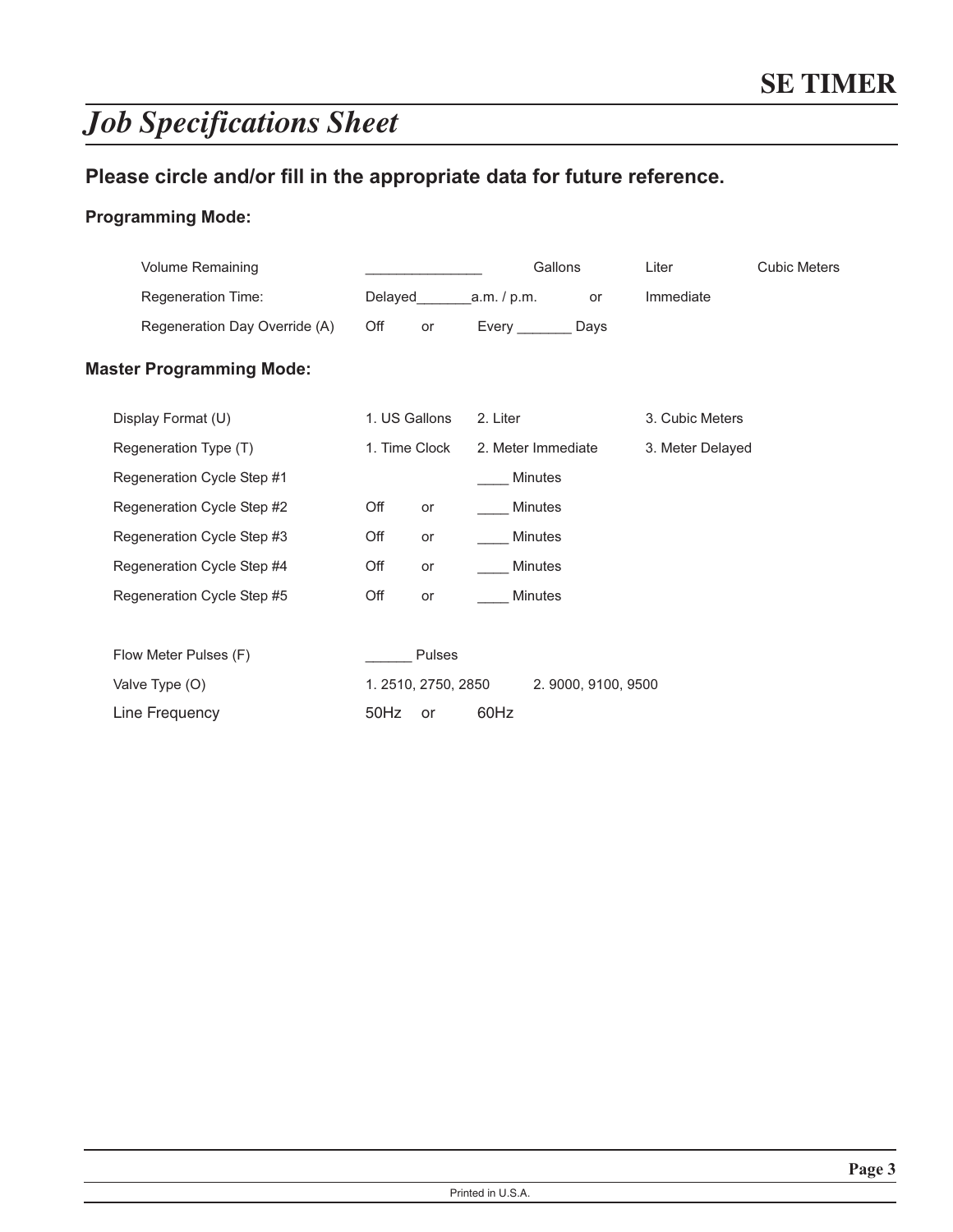### *Control Start-Up Procedures*

### **Display**



In normal operation the **Time Of Day** display alternates with **Volume Remaining** and Tank in Service displays (9000, 9100, 9500 SE Timer only). As treated water is used, the **Volume Remaining** display counts down (in gallons) from a maximum value to zero or (----). Once this occurs a regeneration cycle initiates immediately or delayed to the set **Regeneration Time**. Water flow through the valve is indicated by the flashing **Flow Dot Indicator**.

| <b>Time Of Day</b>        | <b>Service</b> |   | <b>Flow</b> |
|---------------------------|----------------|---|-------------|
|                           | Program        |   | P.M.        |
| 833 Gallons of Treated    | <b>Service</b> |   | <b>Flow</b> |
| <b>Water Remaining</b>    | Program        |   | P.M.        |
| 0 Gallons of Treated      | <b>Service</b> |   | <b>Flow</b> |
| <b>Water Remaining</b>    | Program        | C | P.M.        |
|                           |                |   |             |
| <b>Tank #1 in Service</b> | <b>Service</b> |   | <b>Flow</b> |

#### **Set Time of Day**



ET026-0

When the valve is **In Service**, push either the **Set Up** or **Set Down** button once to adjust the **Time Of Day** by one digit. Push and hold to adjust by several digits.

ET024-0

### **Start an Extra Regeneration Cycle**



Push the **Extra Regeneration** button to start an extra regeneration tonight. Push and hold the **Extra Regeneration** button for 5 seconds to start an **Extra Regeneration** immediately.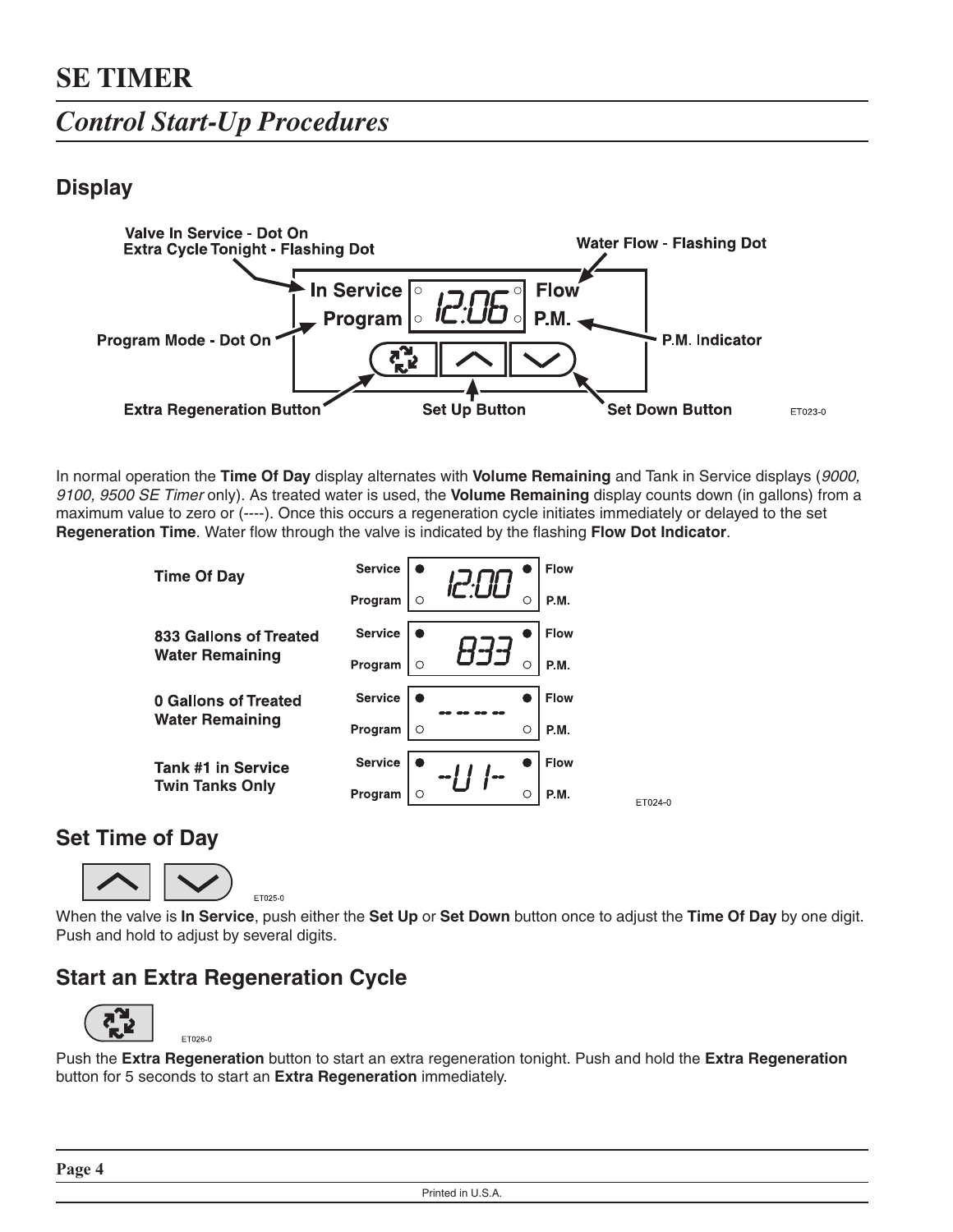#### **Set Control Programming**

1. Push and hold both the **Set Up** and **Set Down** buttons for 5 seconds.





ET026-0

#### **\*NOTE: If setting up the system for the first time, perform the following Fast Cycle Regeneration:**

- 1. Push the **Extra Regeneration** button for 5 seconds to force an extra regeneration immediately.
- 2. Once the valve reaches Regen Step #1, let water run to drain for approximately 5 minutes.
- 3. Push the **Extra Regeneration** button once to advance valve to Regen Step #2.
- 4. Push the **Extra Regeneration** button once to advance valve to Regen Step #3 (if active).
- 5. Push the **Extra Regeneration** button once to advance valve to Regen Step #4 (if active).
- 6. Push the **Extra Regeneration** button once to advance valve to Regen Step #5 (if active)
- 7. Push the **Extra Regeneration** button once more to advance the valve back to **Service**.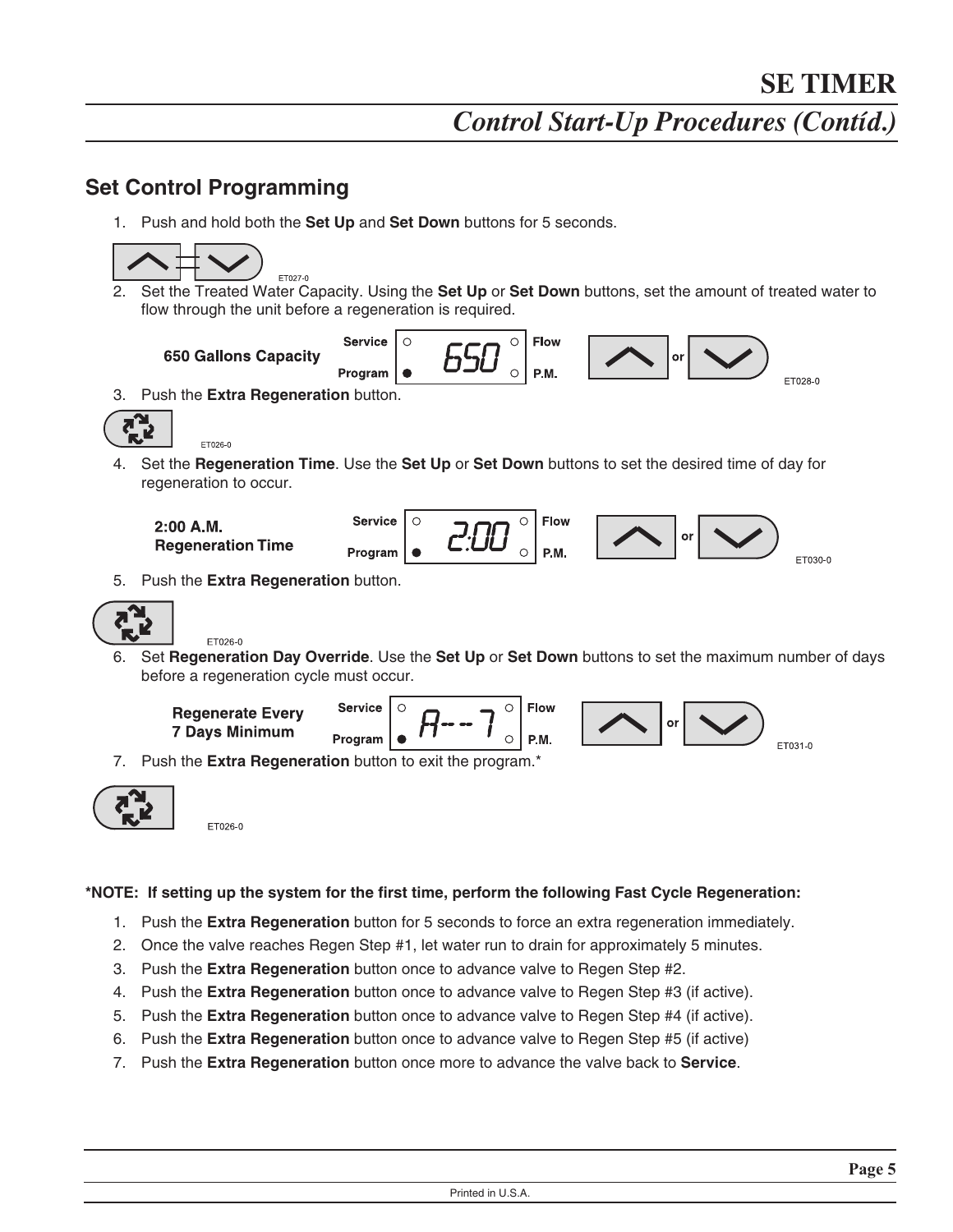### *Control Start-Up Procedures (Contíd.)*

#### **Immediate Regeneration Valves With Days Between Regeneration Override Set**

When the valve reaches its set **Days Since Regeneration Override** value, a regeneration cycle initiates immediately. This event occurs regardless of the **Volume Remaining** display having reached zero gallons.

### **Delayed Regeneration Valves With Days Between Regeneration Override Set**

When the valve reaches its set **Days Since Regeneration Override** value a regeneration cycle initiates at the preset **Regeneration Time**. This event occurs regardless of the **Volume Remaining** display having reached zero gallons.

#### **Control Operation During Regeneration**

In Regeneration the control displays a special Regeneration display. In this display the control shows the current regeneration step number the valve is advancing to, or has reached, and the time remaining in that step. The step number that displays flashes until the valve completes driving to this regeneration step position. Once all regeneration steps are complete the valve returns to **Service** and resumes normal operation. For Example:

| <b>Less Than 6 Minutes</b> | Service $  \circ$ | $\rightarrow$ $\circ$   Flow |        |         |
|----------------------------|-------------------|------------------------------|--------|---------|
| <b>Remaining in Regen</b>  |                   | faa aa lag                   |        |         |
| Step #1                    | Program $  \circ$ |                              | ' P.M. | ET032-0 |

Pushing the **Extra Cycle** button during a regeneration cycle immediately advances the valve to the next cycle step position and resumes normal step timing.

### **Control Operation During Programming**

The control only enters the **Program Mode** with the valve **In Service**. While in the **Program Mode** the control continues to operate normally monitoring water usage and keeping all displays up to date. Control programming is stored in memory permanently. There is no need for battery backup power.

#### **Control Operation During A Power Failure**

During a power failure all control displays and programming are stored for use upon power re-application. The control retains these values for years, if necessary, without loss. The control is fully inoperative and any calls for regeneration are delayed. The control, upon power re-application, resume normal operation from the point that it was interrupted. An indication that a power outage has occurred is an inaccurate **Time Of Day** display.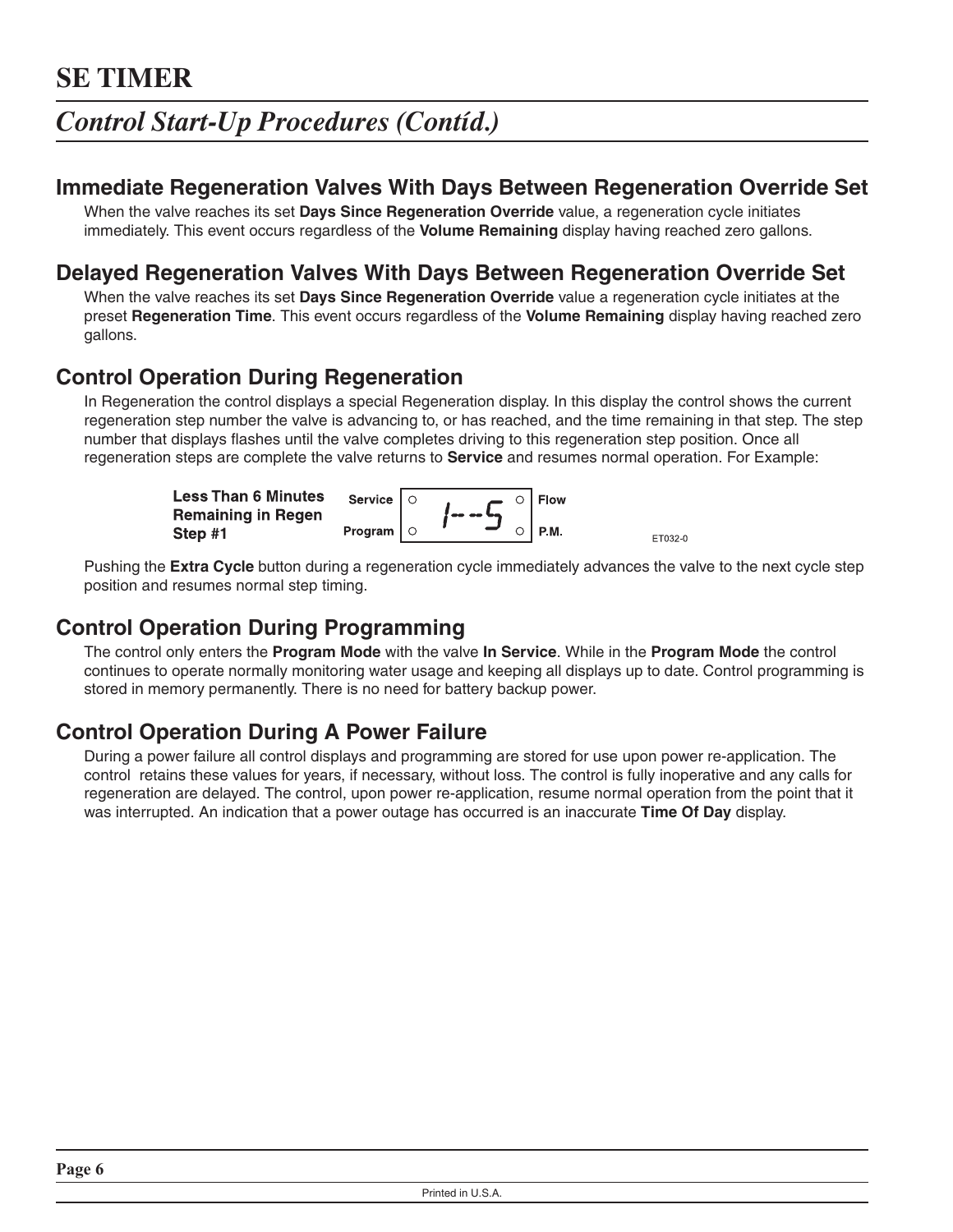*2510 / 2750 / 2850 Timer Assembly*



| Item No.       | No.Req'd       | Part No. | <b>Description</b>                       |  |  |
|----------------|----------------|----------|------------------------------------------|--|--|
| 1              | 2              | 11384    | screw, timer hindge                      |  |  |
| $\overline{2}$ | 1              | 13881    | bracket, hindge timer                    |  |  |
| 3              | 1              | 14265    | spring clip                              |  |  |
| $\overline{4}$ | 3              | 13296    | screw, hex wsh, 6-20 x 1/2               |  |  |
| 5              | 1              | 27172    | stand-off timer 2510SE, 2750SE           |  |  |
| 6              | $\overline{2}$ | 11384    | screw, timer hindge/relay, 2510SE/2750SE |  |  |
| $\overline{7}$ | 1              | 17749-00 | relay, 24V, SPDT                         |  |  |
| 8              | 1              | 27168    | bracket, timer, 2510SE, 2750SE           |  |  |
| 9              | 1              | 40429    | harness, SE, designer, environmental     |  |  |
| 10             | 1              | 61464    | timer, SE, 2510, 2750, 9000SE            |  |  |
| 11             | 1              | 21363    | screw, hex HD, M4 x 12mm, FE             |  |  |
| 12             | 1              | 19697-01 | label, display, 5600SE                   |  |  |
| 12A            | 1              | 27793    | label, display, 5600SE, pictograph       |  |  |
| 13             | 1              | 19471-02 | cover, front panel, 5600SE               |  |  |
| 14             | 1              | 40376    | button, conductive rubber                |  |  |
| 15             | 1              | 19889    | housing, circuit board                   |  |  |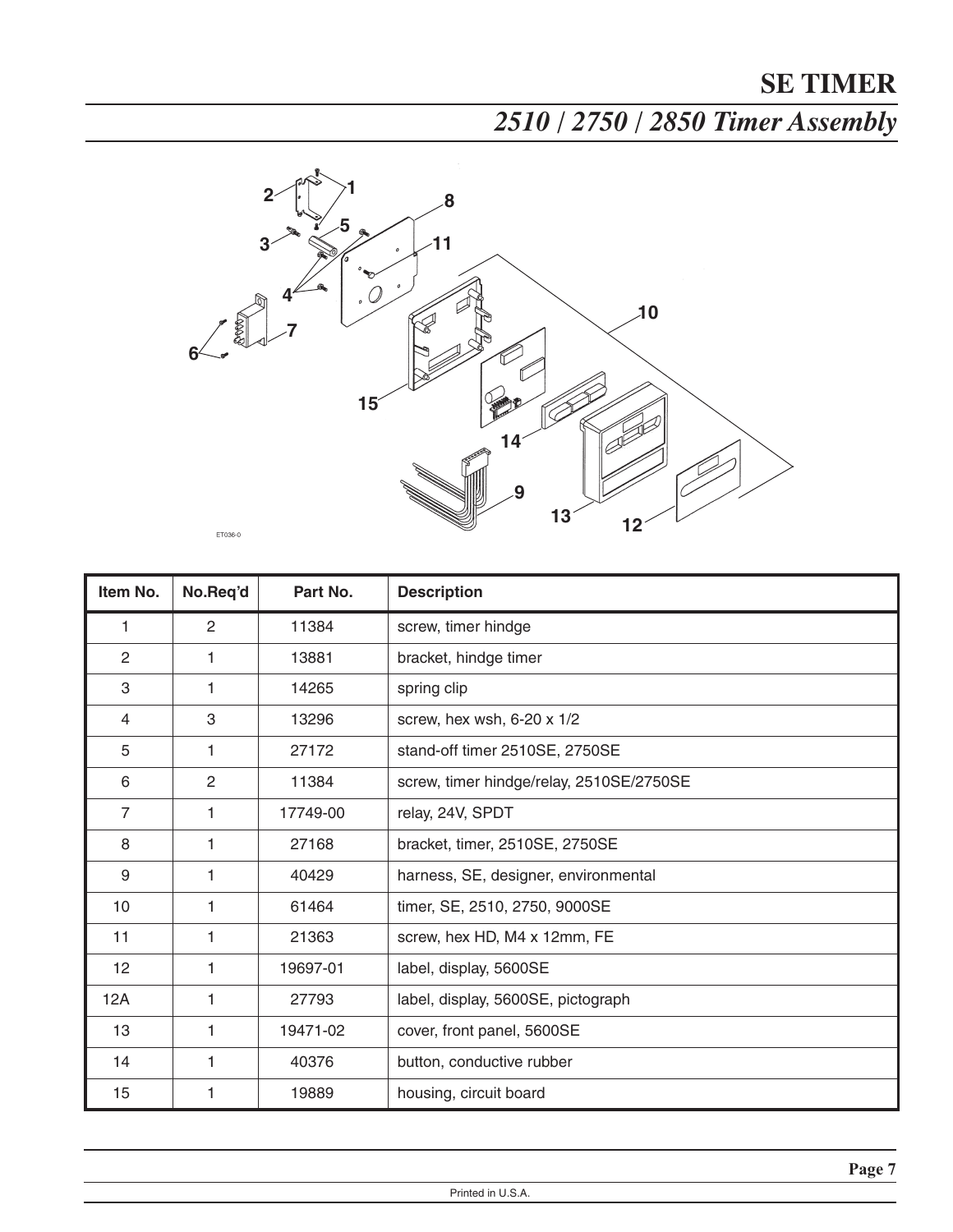## *9000 / 9100 / 9500 Twin Tank Timer Assembly*



| Item No.       | No.Req'd     | Part No. | <b>Description</b>                      |
|----------------|--------------|----------|-----------------------------------------|
|                |              | 13881    | bracket, hindge timer                   |
| $\overline{2}$ | $\mathbf{2}$ | 11384    | screw, timer hindge                     |
| 3              | 2            | 13296    | screw, hex wsh, 6-20 x 1/2              |
| 4              |              | 26982    | bracket, mounting timer, 9000SE         |
| 5              |              | 14265    | spring clip                             |
| 6              |              | 26983    | stand-off timer 900SE                   |
| 7              |              | 61464    | timer, SE, 2510/2750/9000, D/F          |
| 8              |              | 19474-01 | harness, power 9000SE                   |
| 9              |              | 19697-01 | label, display, 9000/9100SE             |
| 9A             |              | 27793    | label, display, pictograph, 9000/9100SE |
| 10             |              | 19471-02 | cover front panel                       |
| 11             |              | 40376    | button, conductive rubber               |
| 12             |              | 19889    | housing, circuit board                  |

.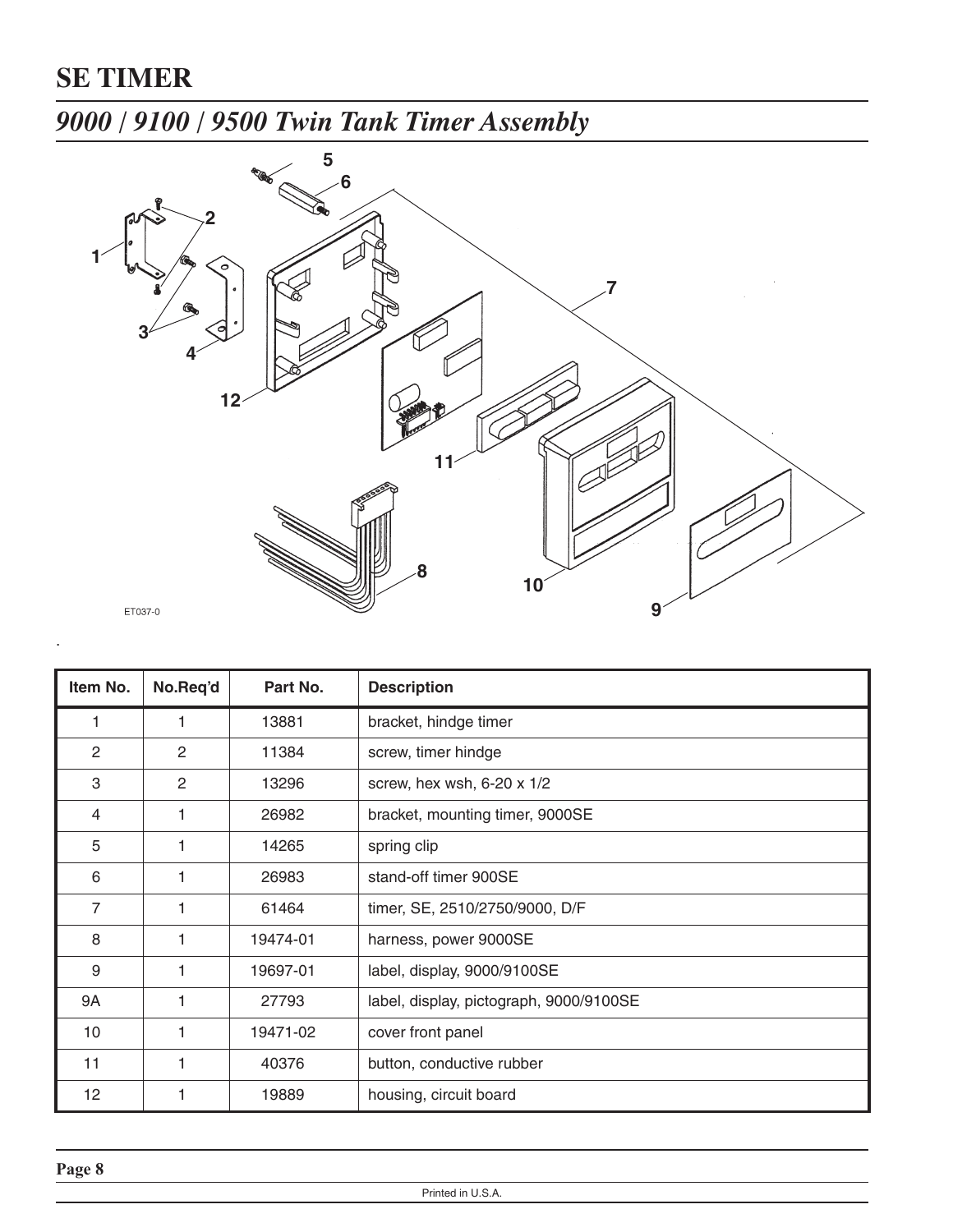*3/4" Turbine Meter Assembly*



| Item No. | No.Reg'd | Part No. | <b>Description</b>                  |
|----------|----------|----------|-------------------------------------|
|          |          | 60626    | assembly, meter without meter cable |
| 2        |          | 60626-01 | assembly, meter with meter cable    |
| 3        |          | 19791-01 | meter cable assy, turbine           |
| 4        | 2        | 19569    | clip flow meter                     |
| 5        | 2        | 13314    | screw, slot ind hex, 8-18           |

.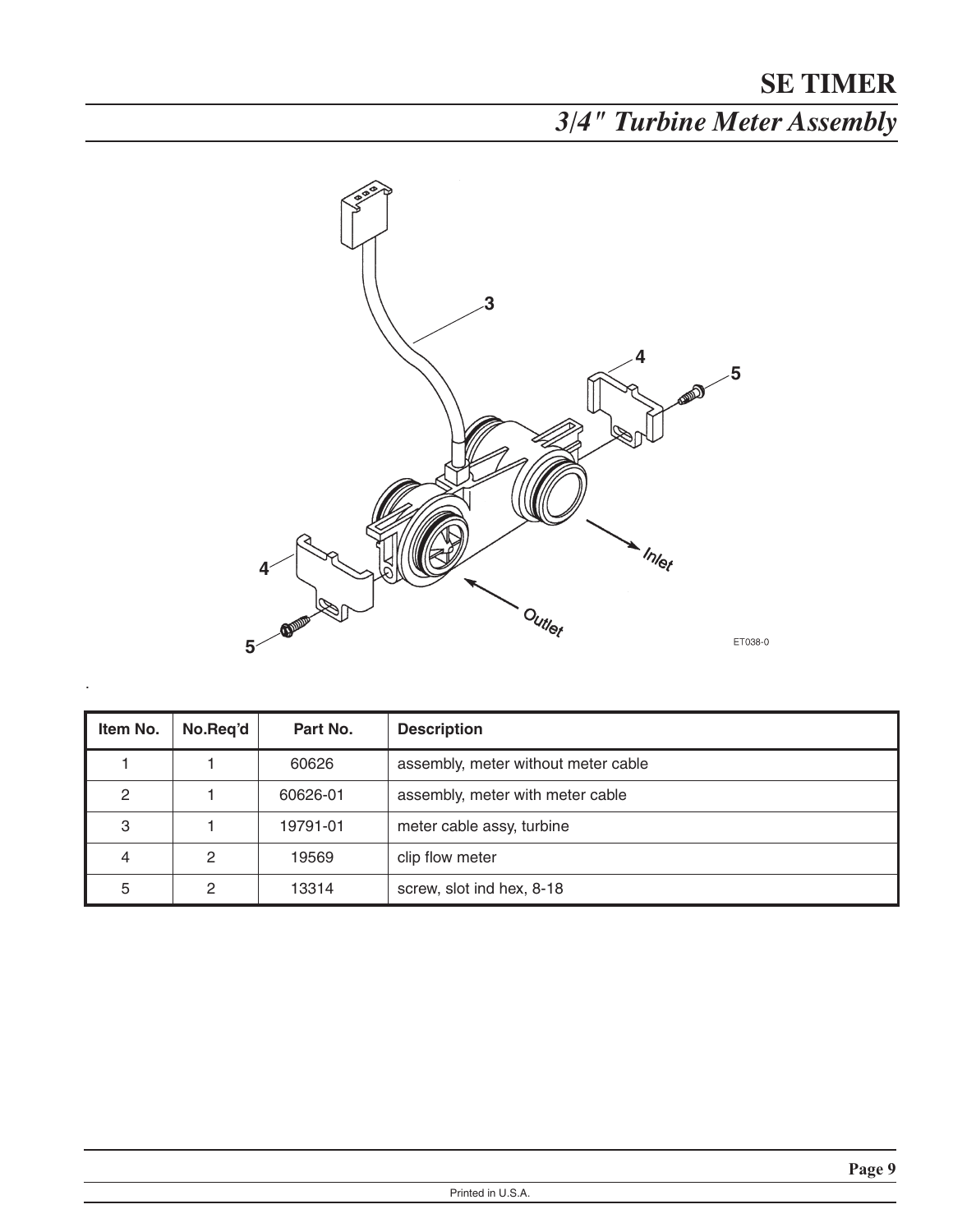*3/4", 1" or 1 1/2" Paddle Wheel Meter Cap Assembly*



ET039-0

| Item No. | No.Reg'd | Part No. | <b>Description</b>           |
|----------|----------|----------|------------------------------|
|          |          | 14716    | assembly, meter cap          |
| 2        |          | 19121-01 | harness assembly, flow meter |
| 3        |          | 13847    | O-ring, -137, STD/5600CD     |
| 4        |          | 17798    | screw, slot hex wsh HD       |

.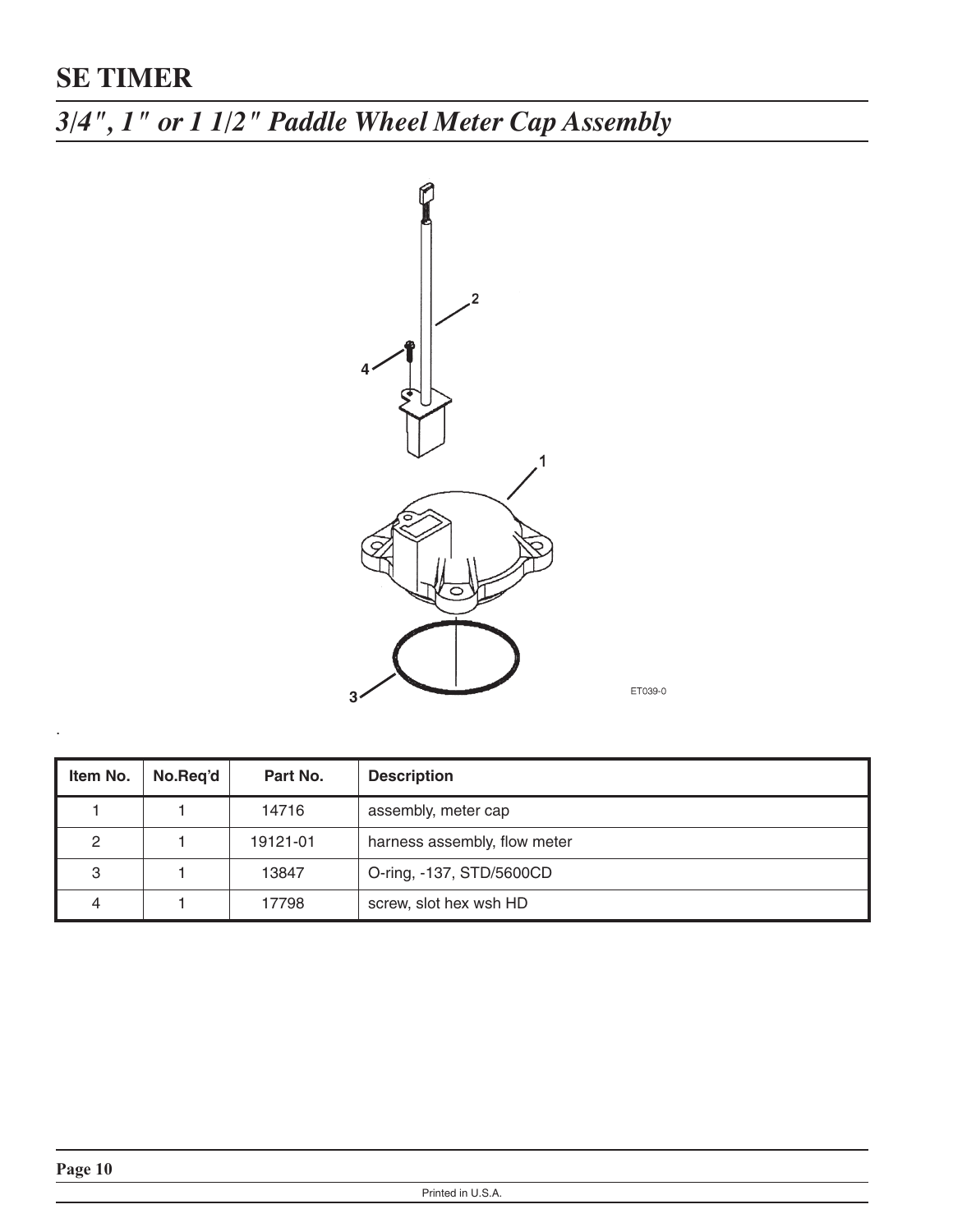# **SE TIMER** *2510 Valve Wiring*



NOTE:<br>DEPENDING ON APPLICATION, VALVE STEP CAM APPEARANCE WILL VARY.<br>REGARDLESS OF CAM TYPE USED, WIRING TO SWITCHES SW1 AND SW2 WILL REMAIN AS SHOWN.

40528ET033-0

Printed in U.S.A.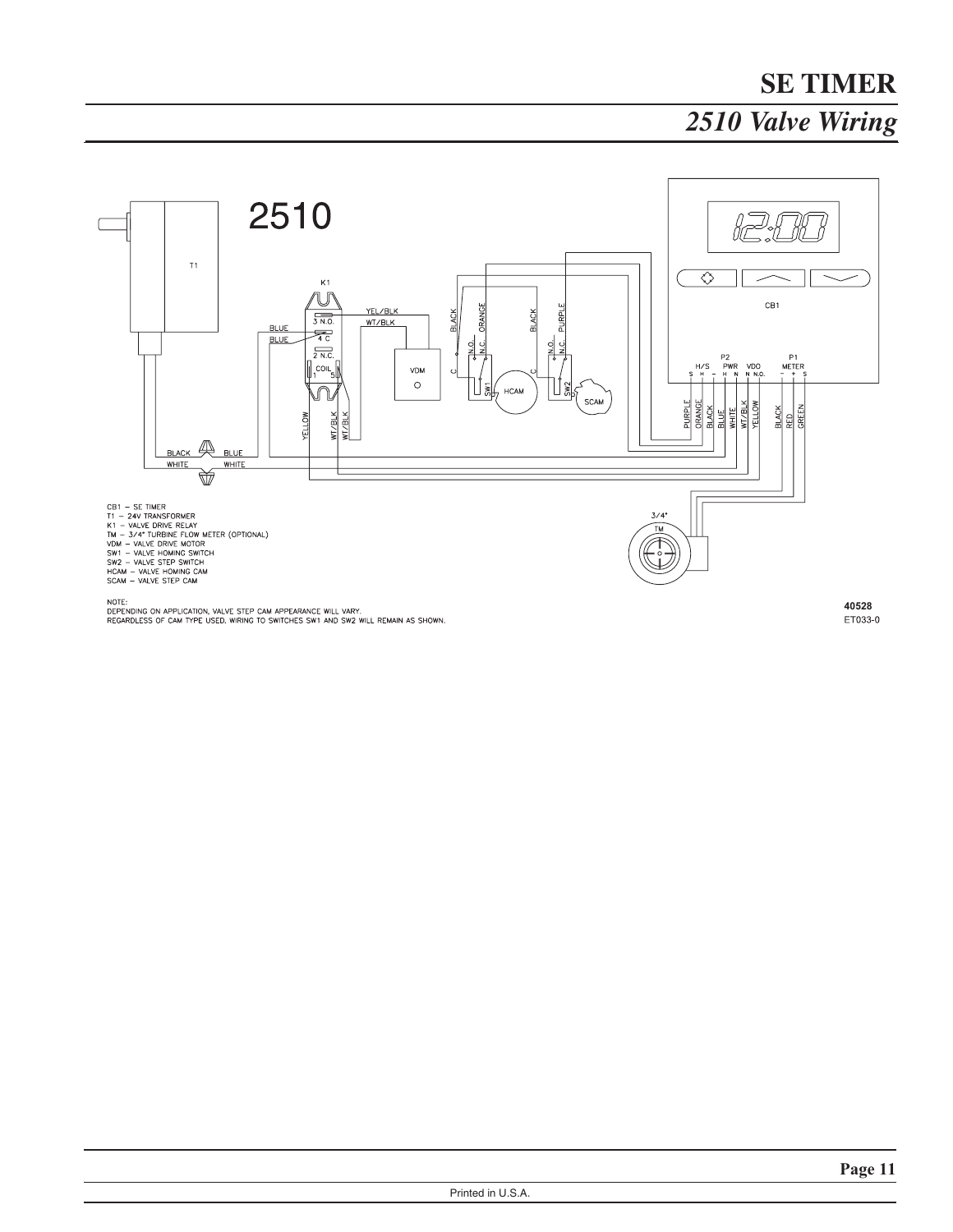### *2750 / 2850 Valve Wiring*

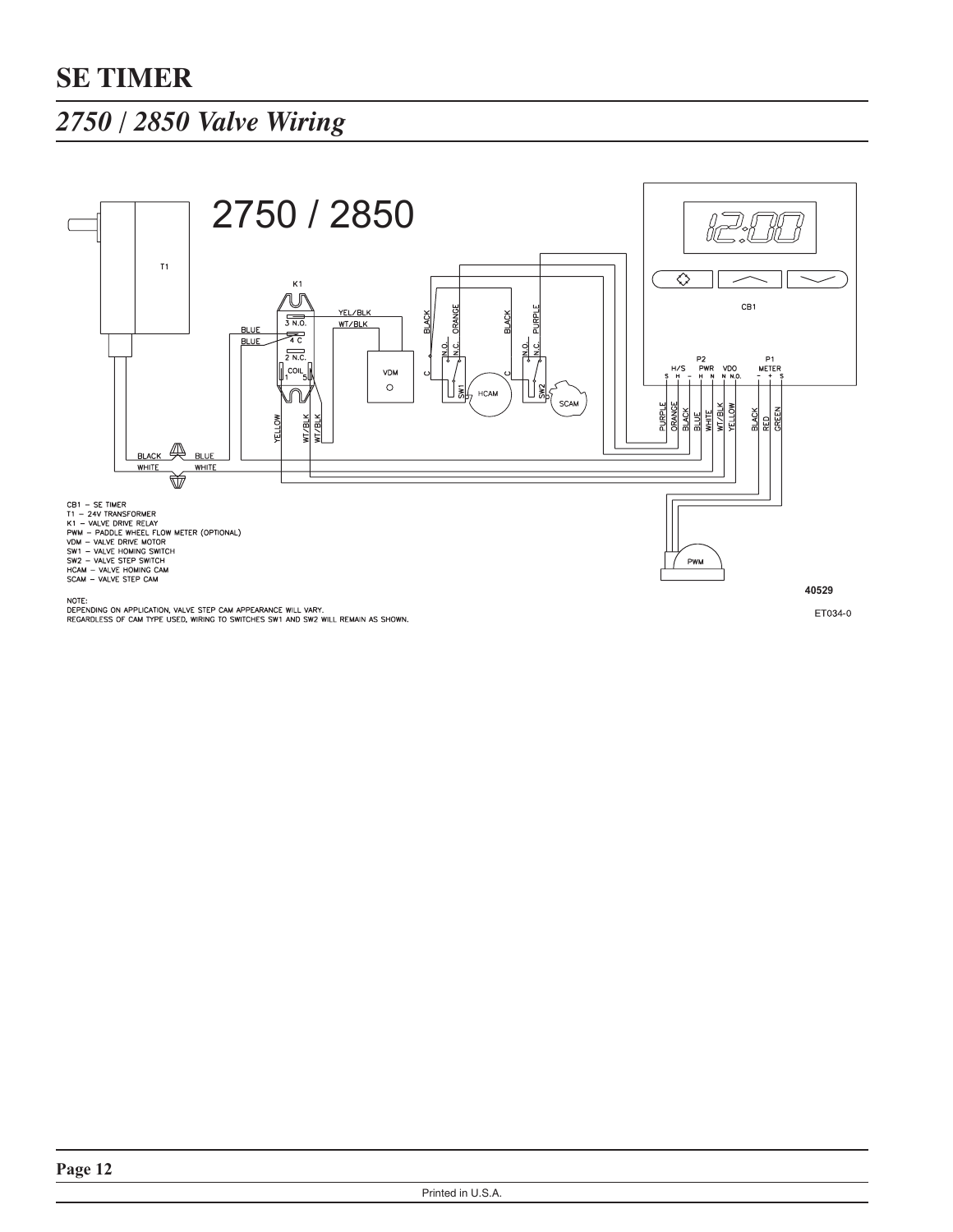*9000 / 9100 / 9500 Valve Wiring*



NOTE:<br>DEPENDING ON APPLICATION, VALVE STEP CAM APPEARANCE WILL VARY.<br>REGARDLESS OF CAM TYPE USED, WIRING TO SWITCHES SW1 AND SW2 WILL REMAIN AS SHOWN.

40530<br>ET035-0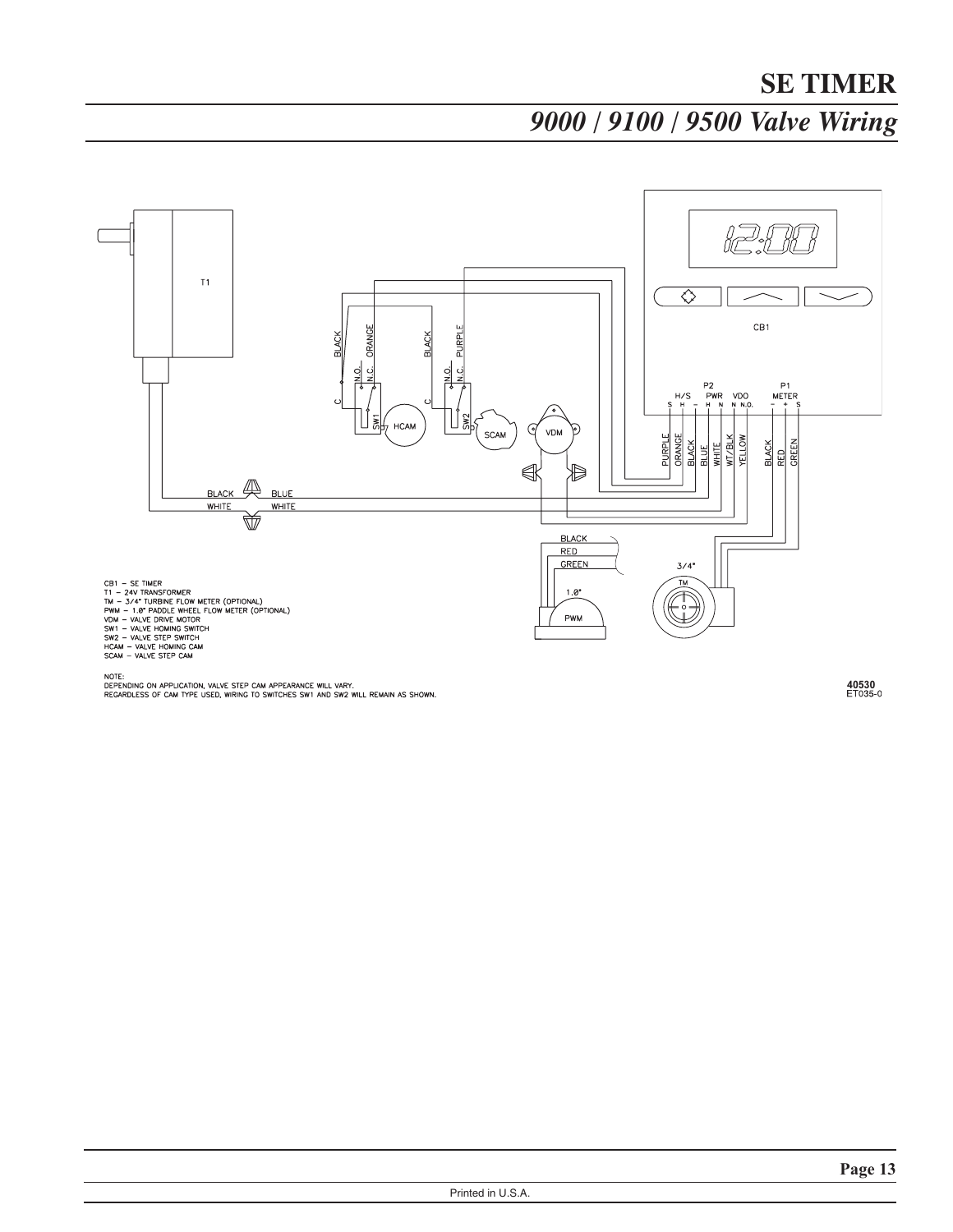*Notes*